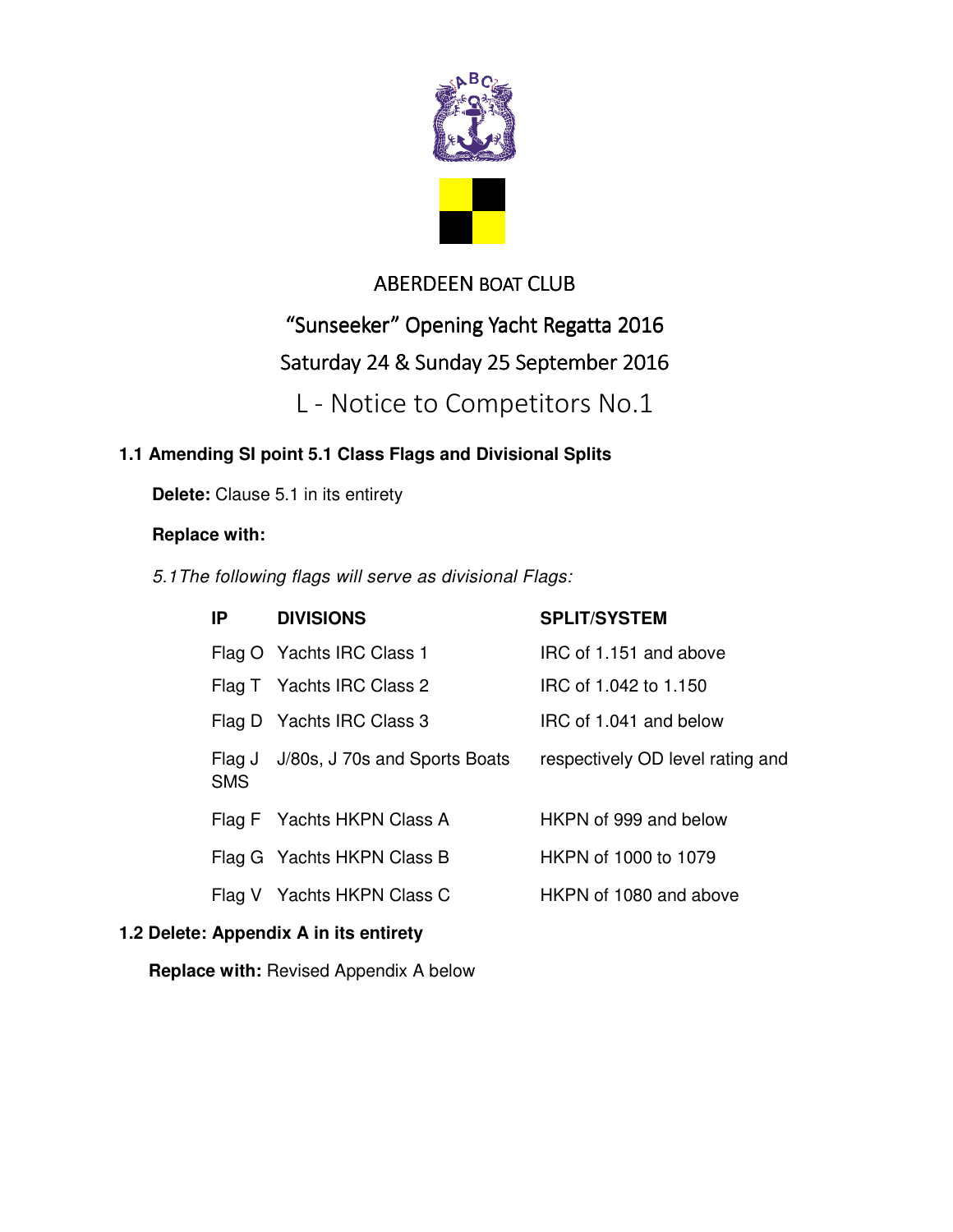# ABERDEEN BOAT CLUB

# "SUNSEEKER" OPENING REGATTA 2016

### REVISED APPENDIX A

COURSE DIAGRAMS AND DESCRIPTIONS FOR WINDWARD/LEEWARD COURSES

*After starting and before finishing all marks will be rounded to Port in the following order:*

|                     |        | ້   |     |     |        |     | ້      |
|---------------------|--------|-----|-----|-----|--------|-----|--------|
| <b>COURSE ONE</b>   | Start. |     | J.  |     | з,     |     | Finish |
| COURSE TWO          | Start, |     |     |     | Finish |     |        |
| <b>COURSE THREE</b> | Start, | 1A, | ЗΑ, | 1A, | ЗΑ.    | 1A, | Finish |
| <b>COURSE FOUR</b>  | Start, | 1A, | ЗΑ. | 1A. | Finish |     |        |

- **The Starting Outer Distance Mark (ODM) will be a yellow cylindrical buoy**
- **Mark 1 will be a large spherical black buoy**
- **Mark 1A will be a large cylindrical yellow buoy**
- **Mark 3 will be large black spherical buoy**
- **Mark 3A will be a large cylindrical yellow**
- **The Finishing Outer Distance Mark will be an yellow cylindrical buoy**
- **The Course Change Mark will be a black spherical buoy with a white contrasting band for Mark 1**
- **The Course Change Mark will be a yellow cylindrical buoy with a white cover for Mark 1A.**